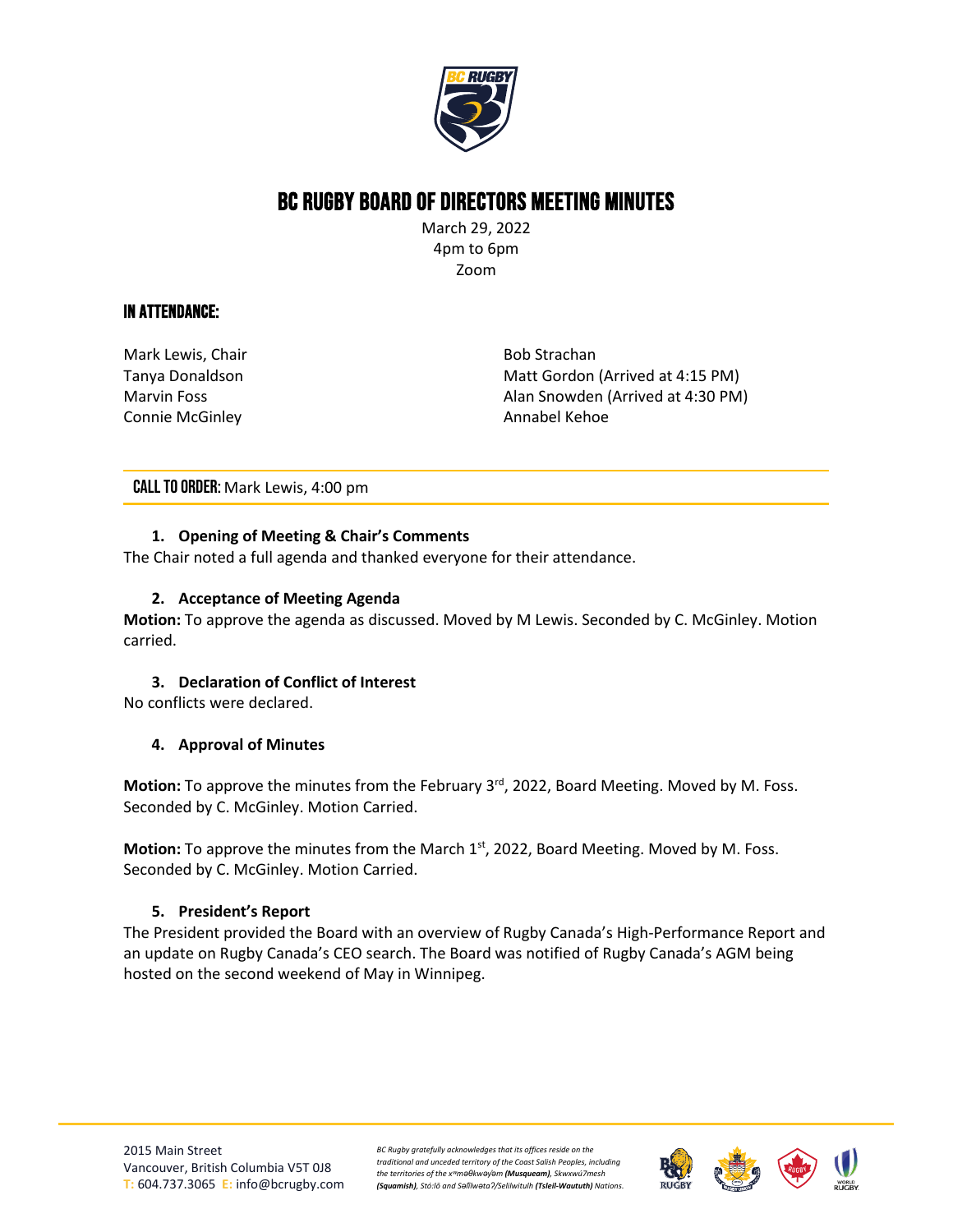

#### **6. Vice-President (Finance) Report**

The Finance Committee provided the Board with an update on the year-end audit timeline, mentioning discussions between the CEO and the Finance Committee on items that need to be addressed before March  $31^{st}$ . The target date to close the 2021-22 books and give the auditor access is April 25th.

The Finance Committee, having met on March  $3<sup>rd</sup>$ , 15<sup>th</sup>, and 22<sup>nd</sup>, provided an update on the status of the 2022/2023 budget. The Finance Committee highlighted the necessity of sustainability of BC Rugby's budget and a positive cash position at the end of the 2021/2022 fiscal year.

The Finance Committee provided an overview of expiring COVID-19 funding and deferred revenue for the 2022/2023 budget, calling to attention that these revenue sources will not be available in the coming years. The CEO presented the proposed deficit for 2022/2023, the Finance Committee recommended the board approve this proposal.

The CEO discussed how the budget has been designed so when the new CEO is instated, there will be a clear direction for each account. In discussion with the board, the CEO detailed how the net proceeds of Canada 7s will be posted as deferred revenue in the next year's budget. The CEO clarified that the reported revenue for 2022/2023 is a conservative estimate.

**Motion:** To approve the 2022/2023 budget as recommended by the Finance Committee. Moved by B. Strachan. Seconded by C, McGinley. Motion carried.

The Financial Committee provided an overview of unfunded programs. The CEO has provided a list of unfunded programs that the Financial Committee would like to prioritize for sourcing third-party funding. Once the 2022/2023 Budget is passed, the Finance Committee would like to request the staff to develop a small, limited business case for each opportunity to present to the stakeholder's committee.

#### **7. Vice-President (Internal) Report**

The VP discussed the timeline of Board and Committee nominations. The VP highlighted that to be compliant with the bylaws, the next board meeting may need to be adjusted for nomination presentation. May  $9<sup>th</sup>$  is the target date to have a finalized list of nominees to be presented on May 17<sup>th</sup> at the Governance Committee meeting. The VP highlighted the venues that the promotion for Board nomination will take within and outside of the BC Rugby community. In response to a question, the VP clarified the status of the internal search for committee members.

The Strategic Plan is currently an internal document, The VP highlighted the discussion regarding the vision statement split into an external 'elevator pitch' vision and an internal 'envisioned future' that describes the vision descriptively. Upon opening the subject, the Directors discussed the intent of the vision's wording and whether the vision is a comparative statement to other rugby communities. The

*BC Rugby gratefully acknowledges that its offices reside on the traditional and unceded territory of the Coast Salish Peoples, including the territories of the xʷməθkwəy̓əm (Musqueam), Skwxwú7mesh (Squamish), Stó:lō and Səl̓ílwətaʔ/Selilwitulh (Tsleil-Waututh) Nations.*

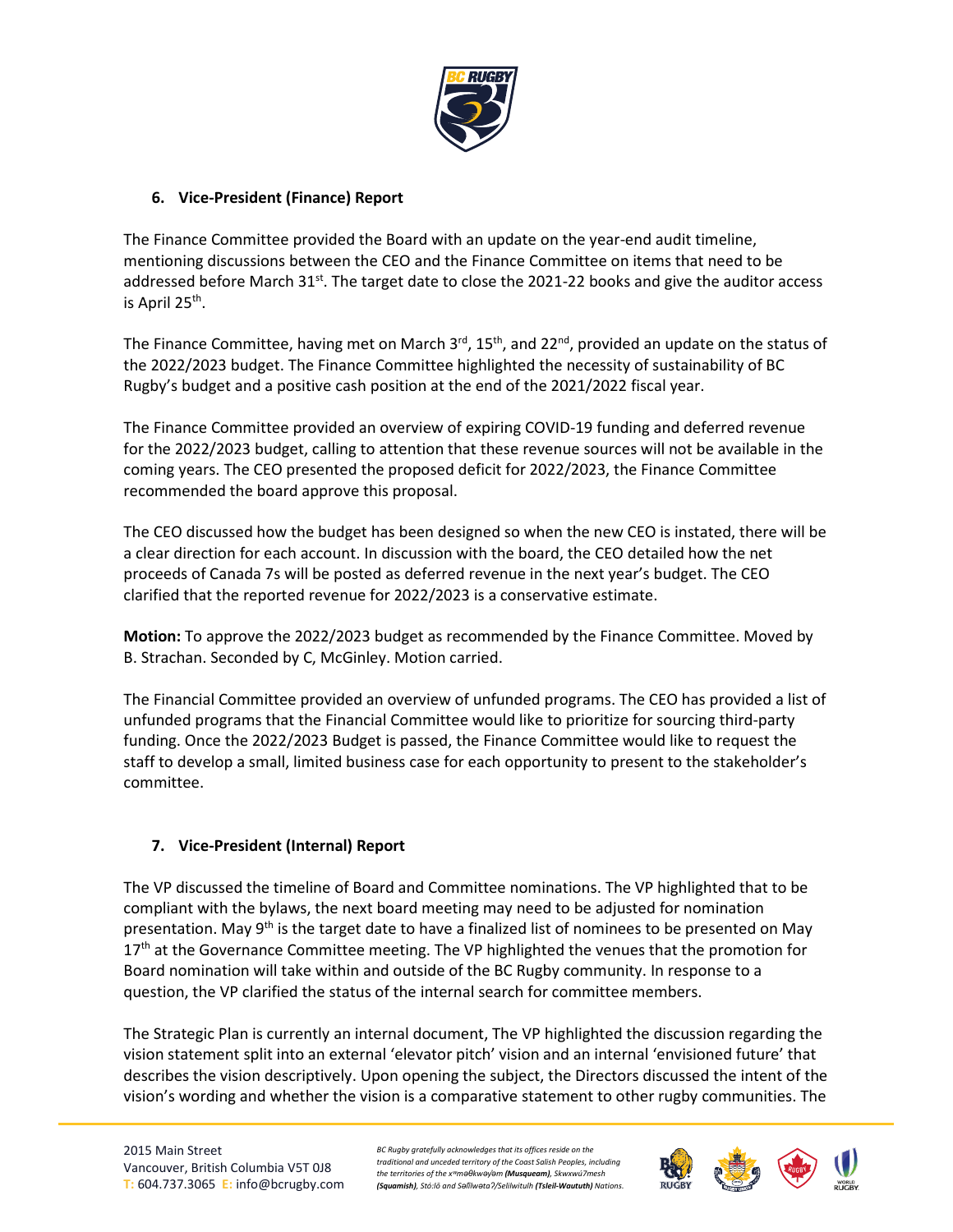

VP noted that the pillars of the strategic plan have not changed since the last board meeting. The VP presented the key indicators and strategic initiatives to the board and acknowledged that these items will change throughout the life of the strategic plan. In response to a question, the CEO clarified how the key indicators will tie the strategic initiatives to a tangible goal. The CEO presented the draft Strategic Plan to the board as a preliminary example of the final document that will be available to the public, including an outline for releasing the plan to the public.

M**otion**: To accept the strategic plan as presented by the VP (Internal). Moved by T. Donaldson. Seconded by C. McGinley. Motion Carried.

#### **8. Safe Sport Committee Report**

Tabled. The Committee has not yet met in 2022.

#### **9. Hall of Fame Committee**

The Directors discussed the status of the Hall of Fame nominations. The CEO discussed the progress of the staff on the event planning for the Hall of Fame presentation and dinner.

#### **10. CEO Report**

The CEO presented 3 nominations to the Board to bolster the competitions committee after a public call-out to members for nominations.

**Motion:** To approve the nomination of Jeremy Cundy & Chris Seyler as presented by the CEO. Moved by M. Gordon. Seconded by C. McGinley. Motion Carried.

The Board then discussed how BC Rugby's COVID Mandatory Vaccine Policy is keeping in step with how the proof of vaccination is being managed at a Provincial level. The CEO recommended following suit with the Provincial Health Order, suspending the Mandatory Vaccine Policy on April  $8<sup>th</sup>$ , when the Provincial Health Order will expire. In discussion with the Board, The CEO clarified that this policy suspension will not contradict Rugby Canada's agreement, which requires provincial unions must follow the guidance of their respective province's health restrictions.

**Motion:** To give the BC Rugby CEO the authority to suspend the application of the BC Rugby COVID Mandatory Vaccination Policy effective April 8<sup>th</sup>, 2022, provided that such decision aligns with the current guidance from the BC Public Health Officer. Moved by M Lewis. Seconded by B Strachan. Motion Carried.

The CEO then presented the status of BC Rugby's Operational Plan. The CEO highlighted that the summer of 2022 will be busy, summarizing the list of the events to take place. The Board was also

*BC Rugby gratefully acknowledges that its offices reside on the traditional and unceded territory of the Coast Salish Peoples, including the territories of the xʷməθkwəy̓əm (Musqueam), Skwxwú7mesh (Squamish), Stó:lō and Səl̓ílwətaʔ/Selilwitulh (Tsleil-Waututh) Nations.*